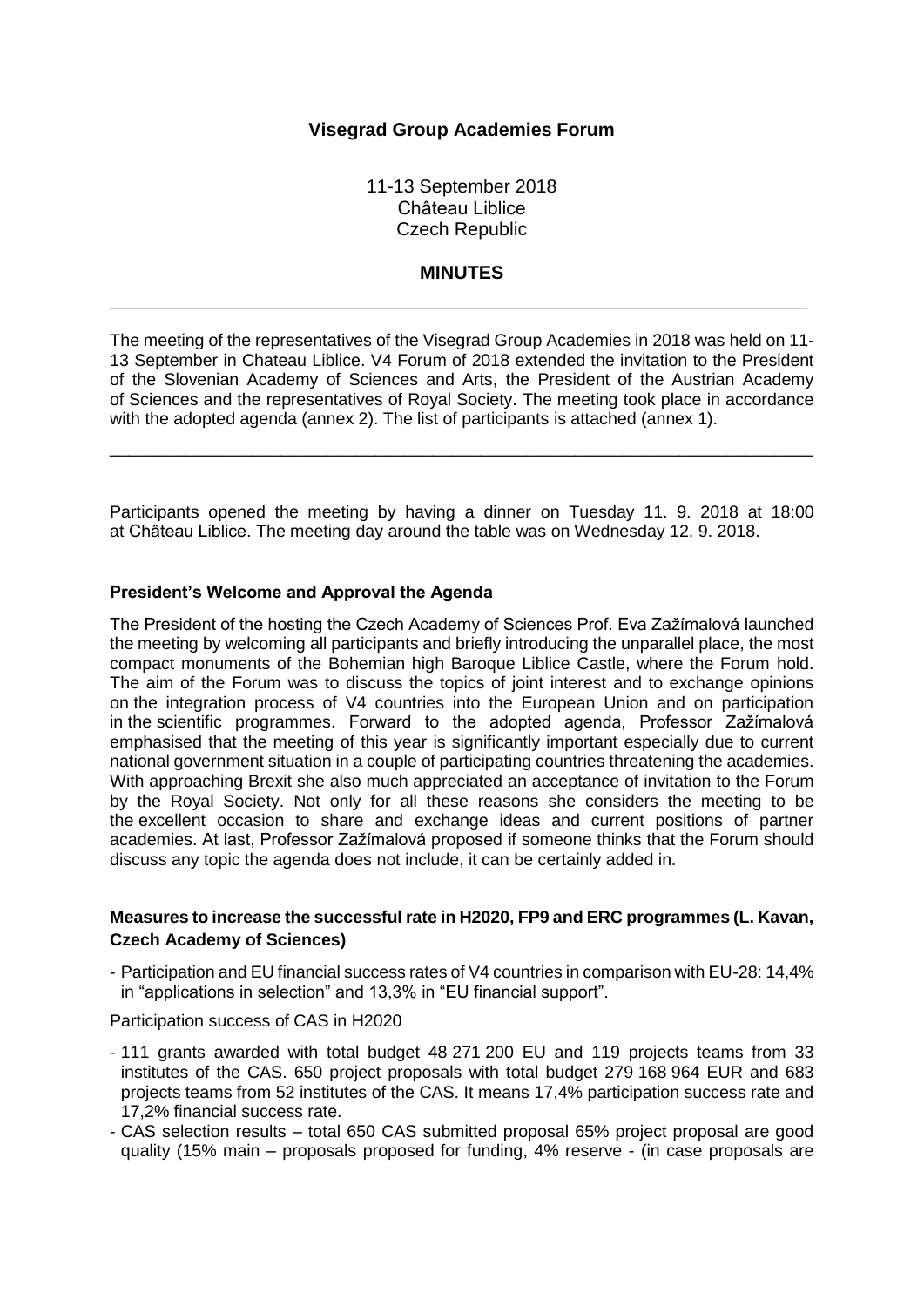withdrawn, excluded or extra funding becomes available and 45% no money - cannot be funded because of insufficient budget).

- Top 5 institutes regarding a number of teams are Institute of the Physics of the CAS (18), Institute of Molecular Genetics of the CAS (10), Biology Centre of the CAS (8), Global Change Research Institute of the CAS (8), J. Heyrovský Institute of Physical Chemistry of the CAS (8)
- Top 5 institutes regarding financial contribution of the EC are Institute of the Physics of the CAS (11 504 133), Institute of Plasma Physics of the CAS (6 702 028), Biology Centre of the CAS (6 389 846), J. Heyrovský Institute of Physical Chemistry of the CAS (4 318 163), Institute of Molecular Genetics of the CAS (3 101 983)
- ERC grants (which is a label of quality or benchmark): Total 35 ERC grants for CZ host institutions: FP 7 (4 High education institution and 7 CAS); H2020 (16 High education institution and 8 CAS)
- The CAS membership in international organisations: EASAC, ALLEA, ICSU, IAP, IHRNASS
- New research centres of the CAS: the operational phase of the ELI Beamlines Laser Centre in Dolní Břežany should be launched during 2018, the operational phase of the HiLASE centre was launched in early 2015, the BIOCEV Science and Research Centre of the CAS and Charles University in Vestec started operating in mid-2016
- In June 2017 the position statemnet of the CAS on FP9 was published (available [here\)](file:///C:/Users/smilnicka/Desktop/Position-CAS-on-FP9_CZ.pdf) in March 2018 joint Position statement by the V4 academies of sciences on FP9 was announced (available [here\)](file:///C:/Users/smilnicka/Desktop/V4_Joint-statement_FINAL.pdf)
- 2016 the CAS joined OA2020 global alliance committed to accelerating the transition to open access
- Library of the CAS administrates repository for archiving and making accessible the scientific output of the CAS scientists

## **Transformation of the Slovak Academy of Sciences – current situation (D. Gálik, Slovak Academy of Sciences)**

Just to recap the history of transformation:

- In 2008 there was a beginning of the discussion on transformation of the SAS institutes to become public institutions from state institutions (inspired by the CAS, motivation – more flexible environment, more independence, better knowledge transfer, compatibility with research institutions in Europe) = SAS split to proponents and oponents, after the presidential election in 2009 the discussion was end up due to loss of proponents.
- In 2011-2012 was reopening transformation discussion in SAS, proposal by Presidium approved by the Assembly with the majority of two voices (strong opposition especially in social sciences and humanities)
- In 2013-2014 preparation of the law on public research institution (likewise in the Czech Republic) and SASA institutes transformation in close collaboration wit the Ministry of Education (MoE)
- At the end of 2014 law proposal was adopted by the Assembly of the SAS and sent to the MoE
- After new presidential ballot in 2015 in 2016-2017 evaluation of the SAS institutes by international panel of experts was carrying out

#### Nowadays

- In 2017 the new law was adopted by National Council and a crucial moment came Martina Lubyova, member of the Presidium of the SAS, previous director of the Institute of Forecasting of the SASA, becomes the Minister of Education – since this time process of a "new transformation" has started – requirement of the MoE to submit internal regulations of each institute (this practice was beyond the legal framework of the SAS transformation
- 11 June proposal of change in transformation back to state organizations but it was refused by President of the Slovak Republic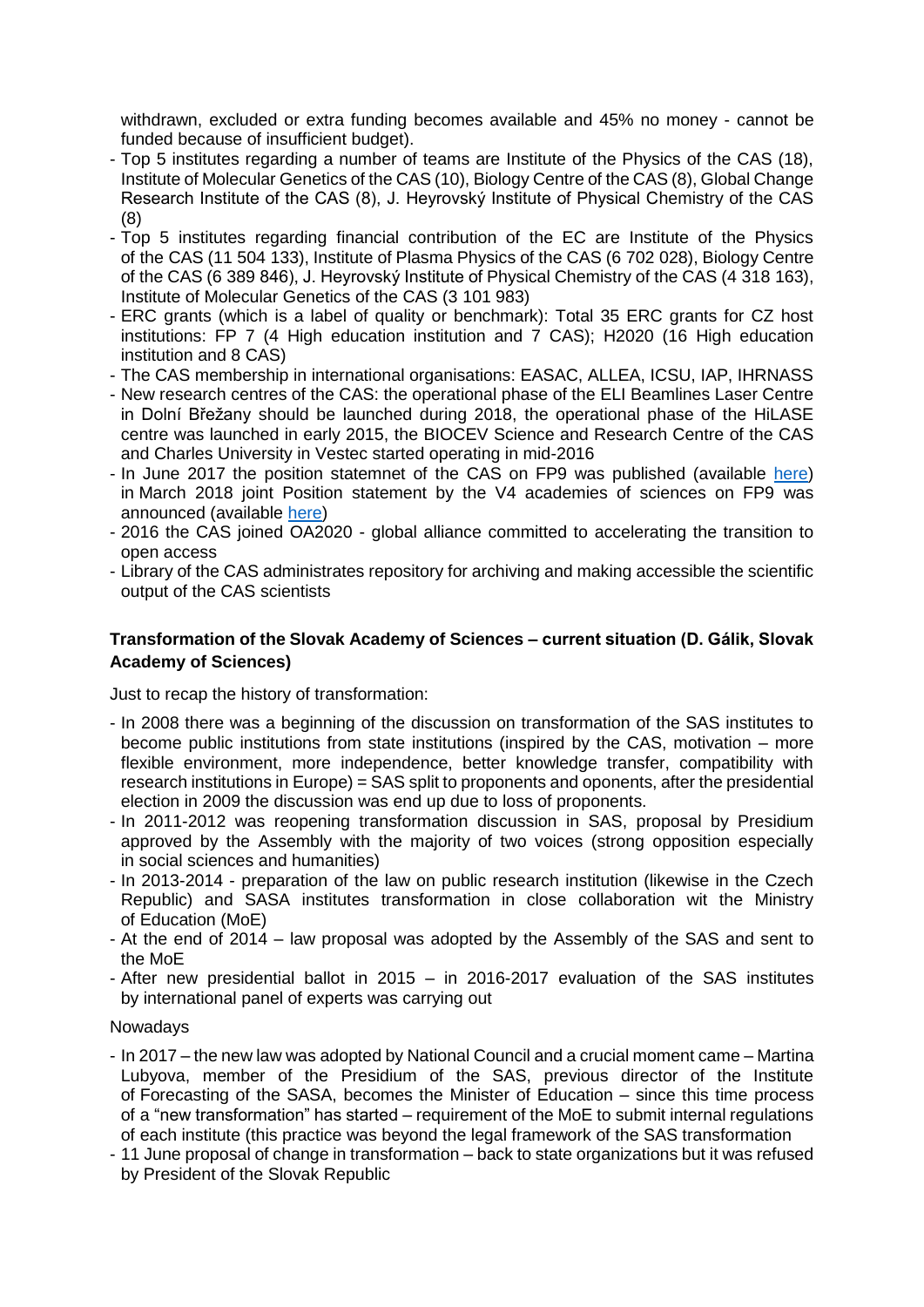- From 1 July the SAS institutes remain public research institutions, but not registered in the register of PRI – basically, institutes do not exist for external world – according to the MoE the SAS does not fulfil all necessary conditions in time so that they could register them (said through the media not by official way towards SAS)
- SAS defence means–keep negotiating with MoE, protest of academia, supporting letter of our partners in V4
- All this means an end of the SAS?

## **Women in science – tackling the issue of unfavourable proportion of women in the V4 Academies of Sciences (J. Duszyński, Polish Academy of Sciences)**

- Percentage of women members in national science academies by world region (IAP) from October 2015 shows that in the region of Central and Eastern Europe including V4 academies there is 13% women in academies on an average. The most women around 17% working at academies is in the region of Latin America and the Caribbean.
- In accordance with a survey of members of IPA from October 2015, the most women works in Biology sciences, Social sciences, humanities and Arts and Medical and health sciences
- In accordance with a survey of members of IPA from October 2015, the CAS is 3rd with 24%, the AAS is 23rd with 13%, the HAS 59th with 5% and the PAS 62nd with 4% (but out of 533 total members)
- 2016 PAS Membership Election: out of 28 PAS real member and 34 PAS correspondent members are 9 women (26,5%); the share of women in the corporation of PAN members increased from 4.87% before the election to 7.02% on December 1, 2016 (from 15 to 24).
- PAS Institutes Directors: a position of Directors 53 men (77%) and 16 women (23%); a position of Deputy Directors: 109 men (72%) and 43 women (28%)
- PAS Management and Office: President and Vice Presidents: 6 positions 1 woman and 5 men, Directors: 6 positions – 4 women and 3 men, Deputy directors: 2 positions – 2 women and 0 men
- grants and applications in ERC competitions under Horizon 2020 in Poland 11 of 349

### **Measures to increase the success rate in H2020, FP9 and ERC programmes (Prof Mihály Pósfai, Hungarian Academy of Sciences)**

- MTA research network has secured ~ 30% of total Hungarian H2020 funding
- results FP7 39; H2020 (2007-2017) 30 most successful in EU13
- Success rate (2007-2016 + stG2017 + CoG2017 HU highest success rate in EU13 (but only 9 applications)
- Macro indicators in general correlate with FP and ERC results, but in case of Hungary there are other reasons for good ERC performance: (1) Culture of Science: rich tradition in science; fairly good science education, a few outstanding secondary schools; culture of individual excellence vs. teamwork or strong institutional background; (2) Outstanding science schools in certain areas: in an often "average" environment there are "centres of excellence" with top results and top international ranking (ie.: Maths, Neurosicence, Cognitive Science, Economics, Biology); (3) Institutional/Policy Support: Lendület (Momentum) grant scheme of the Hungarian Academy of Sciences; support mechanisms (grants) funded by the National Office of Research Development and Innovation; NCP services organised by the Hungarian Academy of Sciences
- MTA in total: 32 grants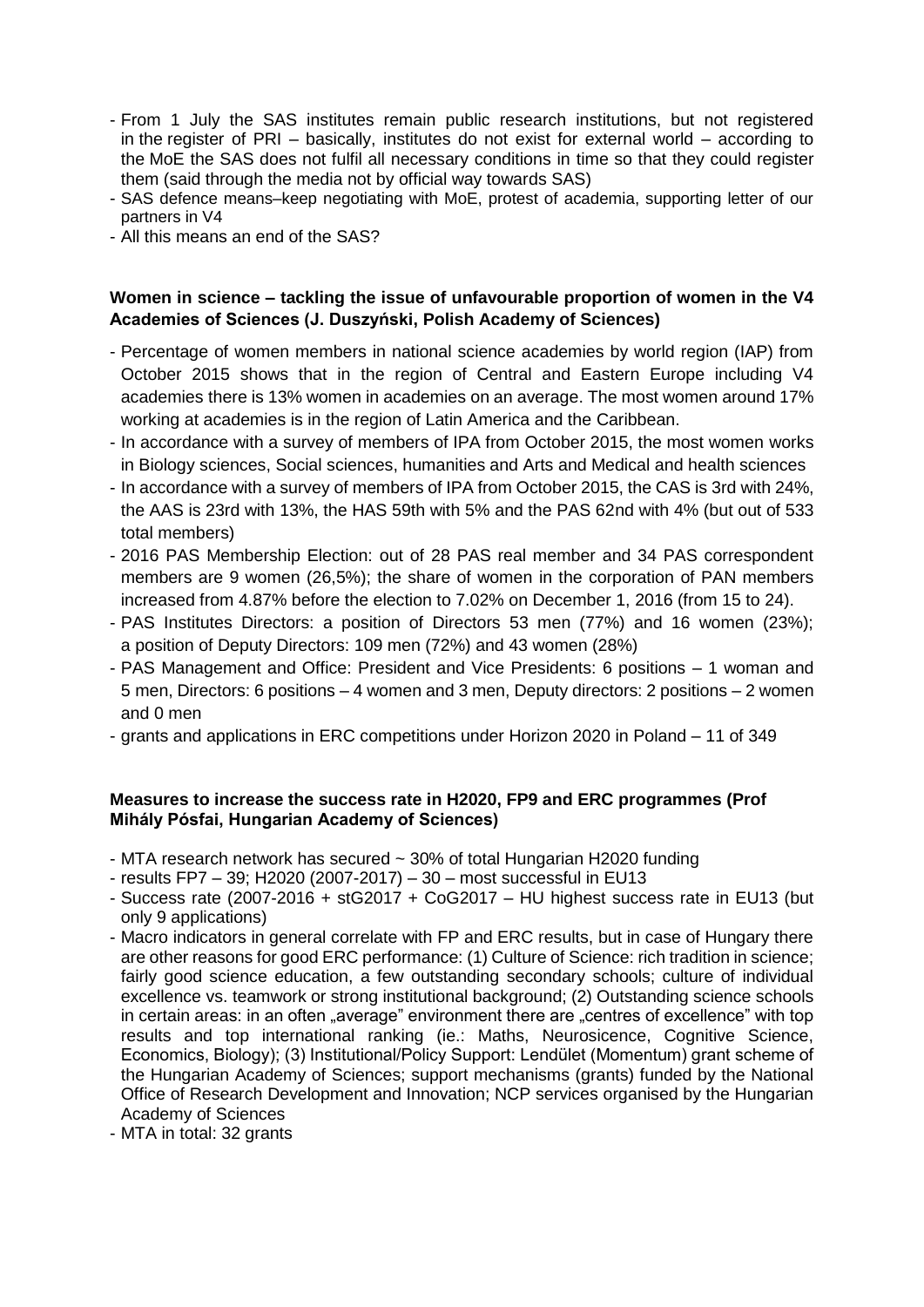- Promotion of (centres of) excellence excellence is the main criterion in funding decisions of the research network, infrastructure developments, individual grant schemes (Premium PD, Momentum. etc.)
- Support services project management offices at research centres and institutes, regular trainings for project managers, ERC national contact point services run by the Secretariat of the Academy
- Financial support for preparation: ~2 million euros / year
- very flexible conditions (infrastructure, training, travel, salaries)
- Horizon 2020 and HorizonEurope success rates are major concern for the new Ministry of Technology and Innovation, too
- Focus area for Hungary at Horizont Europe negotiations (developed also with the participation of MTA): budget changes to be evaluated with an eye on other priority programmes (cohesion, agriculture); promote the "Open Science" (discovery research) pillar with ERC and MSCA; HorizonEurope should address the issue of sustainability of research infrastructures; mission oriented research is supported, however, co-ordination, evaluation, selection and financing needs further discussion; more co-operation between EIC and EIT clusters (2nd pillar); increase widening budget; make widening a horizontal issue in 2nd and 3rd pillar; in terms of participation support for simplification and improved eligibility of costs spent according to national rules; balanced project size (big strategic projects, but also smaller more open themes)
- ERC National Contact Point: support services for applicants and grantees; 3 strong team within the Department of International Relations; dedicated website for ERC applicants: [mta.hu/mta\\_erc](file:///C:/Users/smilnicka/Desktop/mta.hu/mta_erc) (useful information, news, FAQ, etc.); functional email address only for ERC applicants[:erc@titkarsag.mta.hu;](mailto:erc@titkarsag.mta.hu) info-days, trainings, workshops, also in-house events for research institutes; personal support for applicants and host institutions (eligibility, proposal, grant agreement, reporting); funding for participants at trainings
- Woman in Science Proportion of women in the scientific section, leadership and the research network of MTA – member of the Academy: 24 women of 360; Doctor of Science: 418 women of 2500, members of Presidium: 3 women of 32, chief officials: 1 woman of 6; researchers: 869 women of 2439; directors of institutes: 3 women of 38;
- Improvement of the gender balance at MTA for example by: Career re-start measures (2018): women researcher on child-care are eligible for conference grants, eligibility of longer track-record for women with children in call applications, grants for re-starters and thesis writing (in progress), mentorship programmes (in progress) etc., Child-care measures (2018): Child-care services at MTA conferences, Flexible employment, and timing also for university courses etc.

### **Introduction of Slovenian Academy of Sciences and Arts and its activities (T. Bajd, Slovenian Academy of Scineces)**

- Former Academia Operosorum established in 1693 (23 members lawyers, theologians, physicians)
- SASA established in 1938 in Ljubljana, up to 100 members, 6 sections: I. Historical and Social Sciences, II. Philological and Literary Sciences, III. Mathematical, Physical, Chemical, and Technical Sciences, IV. Natural Sciences, V. Arts, VI. Medical sciences
- Scientific advice: conferences, symposia, round table discussions; lecturers: members of academy, corresponding members, experts from universities and institutes; audience: politicians, government clerks, journalists; conclusions: (open) letters to ministers, academy webside, national media
- Discussed topics at Academy: Science establishing National Committee for Integrity in Science, evaluation of research proposals and results, insufficient collaboration between small research groups, mechanisms of financing of research based innovations, adequate financing of nationally important projects (e.g. vocabularies), careers of yo ung scientists; Education - Teaching at universities (slow modernization and internationalization, poor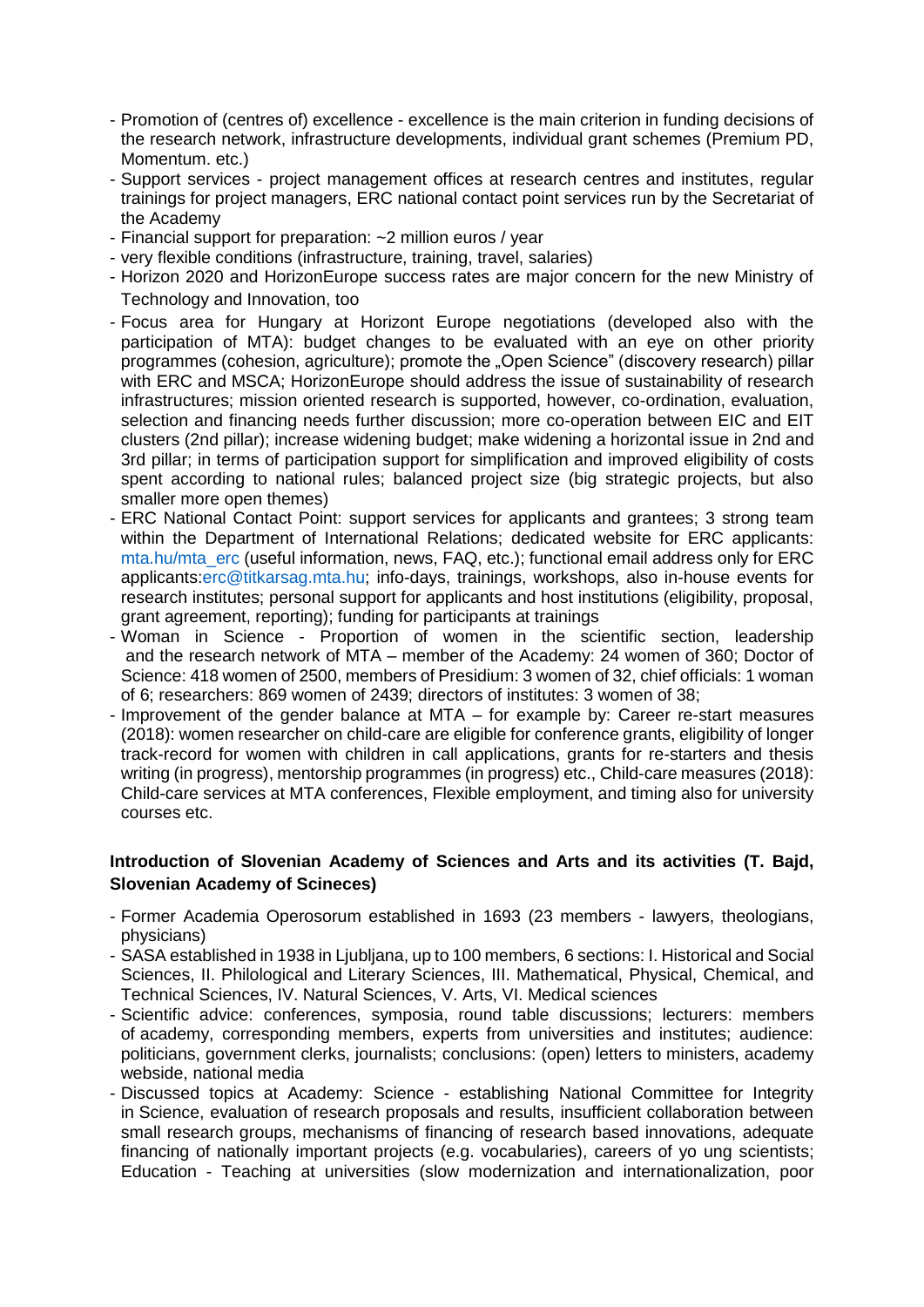employability of specific university graduates, inadequate remuneration of excellent university professors), Teaching in grammar and higher schools (permissive education system, modernization of teaching of physics, chemistry, biology, technical education, literature and computing); Young people - European Science day for Youth, Topics: Karst, Slovenian language, CERN and other various topics.

- cultural events at Škerk's villa (exhibitions, literature, concerts)
- International cooperation enable to young scientists to make first international contacts, member of ALLEA, EASAC, Danube Academies Conference (in 2015 in Ljubljana), EASA, International initiative Western Balcans, Leopoldina
- Publications issued by the Academy annual reports, proceedings of symposia, periodicals, dictionaries – standard and terminological, scientific journals - Acta Carsologica, Iconotheca Valvasoriana; biographies of important scientists and artists – memebrs of Academy (Anton Peterlin, Maks Samec, Zoran Mušič, Dragotin Cvetko)
- Academy Library books and legacies of Academy members

#### **Introduction of the Royal Society (U. Tillmann, Royal Society)**

- At the beginning of the presentation U. Tillmann thanked for inviting the Royal Society to the V4 Forum, she was delighted to be here to talk about the Royal Society and the importance of working with partners in Europe for the collective European scientific endeavour.
- The Royal Society is the independent scientific academy of the UK and the Commonwealth.
- Society's fundamental purpose is to recognise, promote, and support excellence in science and to encourage the development and use of science for the benefit of humanity.
- The Society is a self-governing Fellowship of distinguished scientists from all areas of science, engineering, and medicine (the Fellowship is made up of the most eminent scientists, engineers and technologists from the UK and the Commonwealth, elected through a peer review process on the basis of excellence in science. Throughout the history of the Society, the Fellowship has been made up on some of the world's most eminent of scientists, many of whom will be familiar to you such as Isaac Newton, Albert Einstein and Charles Darwin who you see here)
- Approx. 1,600 Fellows and Foreign Members and every year up to 52 new Fellows and up to 10 new Foreign Members are elected (recently circa 25% women elected each year; since 2000 15%). They continue to make outstanding contributions to many research areas (80 Fellows are Nobel Laureates); the first female Fellow was Dorothy Hodgkin (Nobel Prizewinning scientist).
- the Fellowship today continues to include eminent Fellows and Foreign Members from around the world.
- 3 key strategic Aims in the period 2017-2022: 1) Promoting excellence in science, 2) Supporting international collaboration (emphasized), 3) Demonstrating the importance of science to everyone (including policy makers)
- a wide range of activities, including: Grants, Publishing journals (including Phil Trans), Public Affairs, Public lectures/events, Summer Science Exhibition (first week of July), Policy studies, History of science, etc.
- International work "International Strategic Plan" has got 4 key priorities: 1) promote the benefits of UK and European scientific collaboration; 2) work with scientific peers to advance science and technology for the benefit of society; 3) support developing countries to build their scientific capability; 4) play a leading role in the major multi-lateral science organisations to help shape international science policy**;** the last meeting was held on in February 2018 with Netherlands

#### Theme of Brexit

- the broad areas where leaving the EU has implications for UK and international science are funding and infrastructure, collaboration and mobility and Regulation and policy. The Society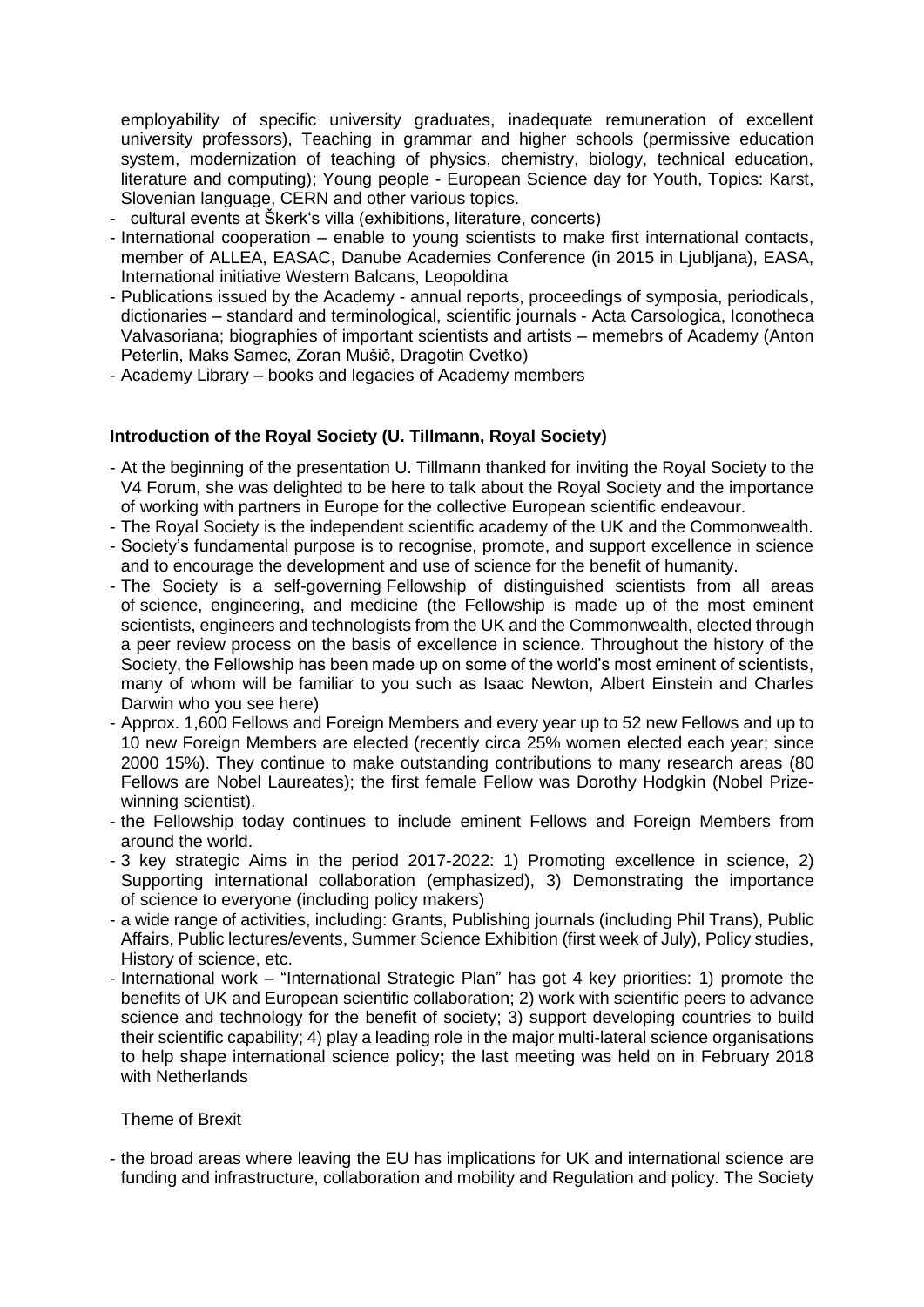sought to inform the debate before the referendum through the production of these three reports. These reports showed that the EU has a crucial role in all three of these areas and that UK science has benefitted from participation in EU programmes in various ways.

- Major objectives for work on European science: Achieve the best outcome for research and innovation through Brexit negotiations, on mobility and collaboration, funding and infrastructure and regulations and policy; and Support continuing relationships and build new ones across Europe and beyond ŠIPKA the Society wants to see low barriers to mobility for researchers and their families; the best funding opportunities for European scientists (which includes the UK); a regulatory environment which allows for the development of the best research.
- Risks of a No Deal for Science: If we leave without a deal, it will impact on scientific research immediately and could take years to rebuild.
- Science needs a deal that: Ensures that UK and EU scientists can continue to work in each others' countries with minimal friction, bureaucracy and cost; Keep access to money and networks which supports European countries to work with scientists around the world; Maintains regulatory alignment that allows access to medicines and new technologies
- Future plans: Developing our detailed advice as the Brexit process progresses; continued engagement with UK Government and Parliament as the negotiations get underway; undertaking further research and analysis; engaging with partners around the world.

#### **Other:**

- In the fact that the National Council of Slovak Republic approved a new law of transformation of the SAS institutes while the meeting of V4 Forum was taking place, dr. Gálik initiated to write a common statement of V4 Academies supporting the SAS against the ongoing transformation threatening its independence addressed to the significant representatives of European scientific communities. In a couple of days the final version of the statmement was signed by representatives of the Hungarian Academy of Sciences, the Polish Academy of Sciences, the Austrian Academy of Sciences and the Slovenian Academy of Sciences.
- "Physics" was approved as a topic for Young Researcher Awards in 2019.

- A. Zeilinger suggested that next meeting Visegrad Group Academies could take place in Vienna in 2019. He would be appreciated. Everyone thought it would be a great idea and agreed.

#### **Young Researcher Award**

At the end of the meeting, four laureates from Visegrad Academies briefly presented their research work and received the Young Researcher Awards 2018 in the topic of Medieval History. The Laureates have been as follows: A. Herucová (SAS) – "*Hungarian Kingdom in the Arpadian era from around the year 1000 to 1301*"; A. P. Orłowska (PAN) – "*Annual fairs in Greater Poland from the Late Middle Ages to the Deluge*"; B. Péterfi (HAS) – "*Crossing Borders: Objects, Families, Saints*"; M. Šorm (CAS) – *"Medieval Nation: Enemies, Friends and Other Stories*".

The meeting was a closed with a gala dinner with ambassadors of Embassy in the Czech Republic from the Visegrad Group countries.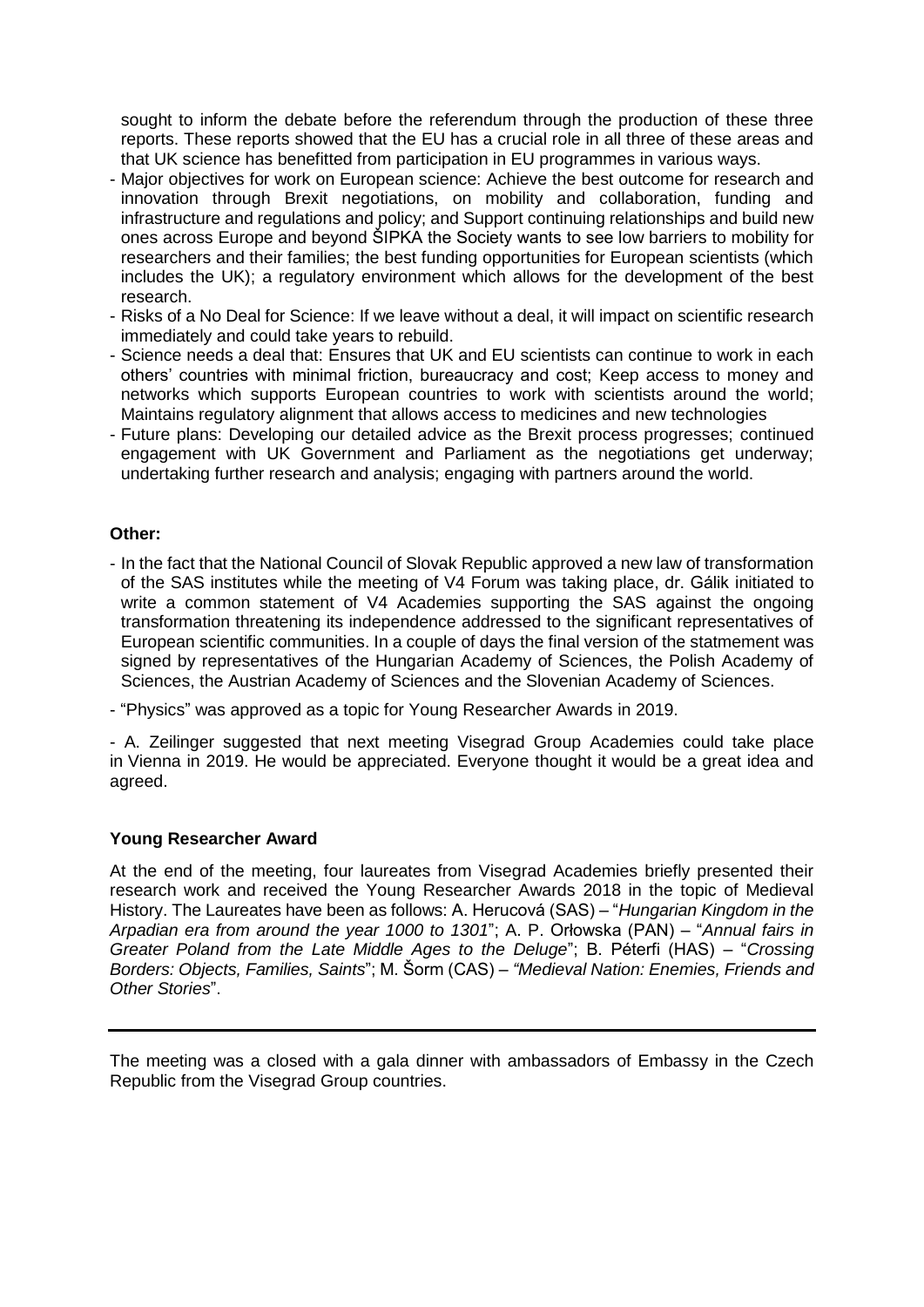Annex 1

# **List of participants**

## **Hungarian Academy of Sciences**:

Prof Mihály Pósfai, member of the Presidium Mr Gergely Bőhm – Director, Department for International Relations YRA Laureate: Dr Bence Péterfi

### **Polish Academy of Sciences:**

Prof Jerzy Duszyński – President Prof Elżbieta Frąckowiak – Vice-President Dr Anna Plater-Zyberk – Director, International Cooperation Department YRA Laureate: Dr Anna Paulina Orłowska

## **Slovak Academy of Sciences:**

Dr Dušan Gálik, Vice President YRA Laureate: Dr Angelika Herucová

## **Czech Academy of Sciences:**

Prof Eva Zažímalová, President Prof Jan Řídký, Vice-President Dr Zdenek Havlas, Vice-President Dr Martin Bilej, member of the Academy Council Bureau Prof. Ladislav Kavan, member of the Academy Council Dr Hana Sychrová, member of Academy Council Dr Taťána Petrasová, member of Academy Council Ms Karolína Rachačová, Director, Division of International Cooperation Ms Julie Smilnická, Division of International Cooperation YRA Laureate: Mr Martin Šorm

## **Austrian Academy of Sciences:**

Prof Anton Zeilinger – President

# **Slovenian Academy of Sciences and Arts**

Prof Tadej Bajd – President

#### **The Royal Society** Prof Ulrike Tillmann

**The British Embassy** Barbora Skálová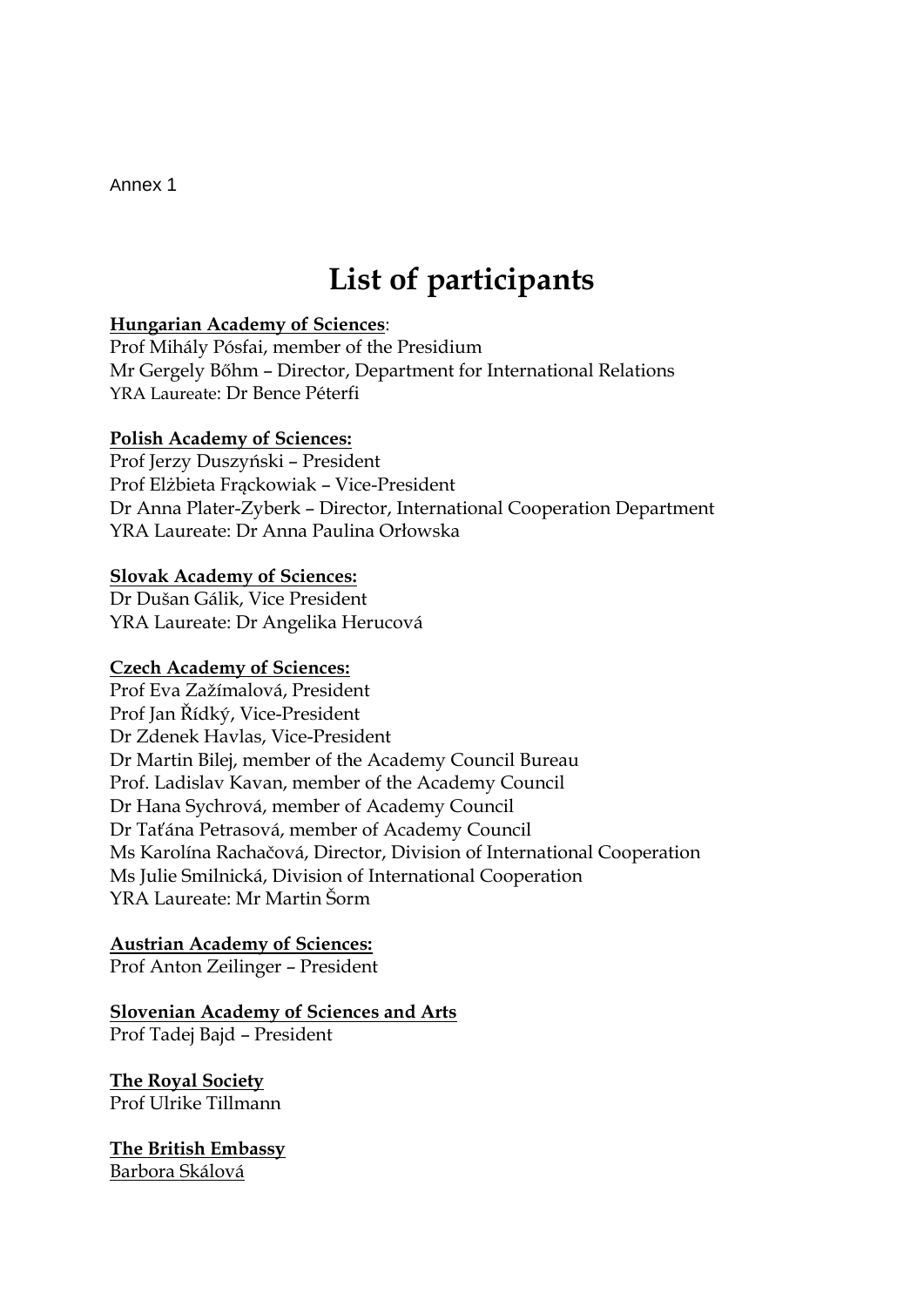Annex 2

# **Agenda**

# **Tuesday, 11 September**

**Before 17:00** arrival of the delegations, accommodation **18:00 DINNER** (Terrace of the Château Restaurant)

# **Wednesday, 12 September**

#### **Session I 9:00 – 12:30**

### **Chair: Prof. Eva Zažímalová**

President of the Czech Academy of Sciences

(Marble Hall, 1st floor)

9:00 – 9:15 Welcoming of the delegations

9:15 – 10:30 debates

**Measures to increase the successful rate in H2020, FP9 and ERC programmes** *(to be chaired by Czech Academy of Sciences)*

**Bilateral scientific cooperation within the framework of the V4 Academies** *(to be chaired by Slovak Academy of Sciences)*

10:30 – 11:00 COFFEE BREAK

11:00 – 12:30 debates

**Women in science – tackling the issue of unfavourable proportion of women in the V4 Academies of Sciences** *(to be chaired by Polish Academy* 

*of Sciences)*

**Presentation of Prof. Tadej Bajd, President of the Slovenian Academy of Sciences and Arts**

**Presentation of Prof. Anton Zeilinger, President of the Austrian Academy of Sciences Presentation of Prof. Ulrike Tillmann, Vice President of the Royal Society**

12:30 – 13:30 LUNCH (Château Restaurant, ground floor)

# **Session II**

## **13:30 – 18:00**

# **Chair: Prof. Eva Zažímalová**

President of the Czech Academy of Science

# (Marble Hall, 1st floor)

- 13:30 14:30 Situation of Academies at the national level
- 14:30 15:00 Wrap-up session, conclusions
- 15:00 15:30 COFFEE BREAK
- 15:30 17:30 Presentation of the V4 Young Researcher Award